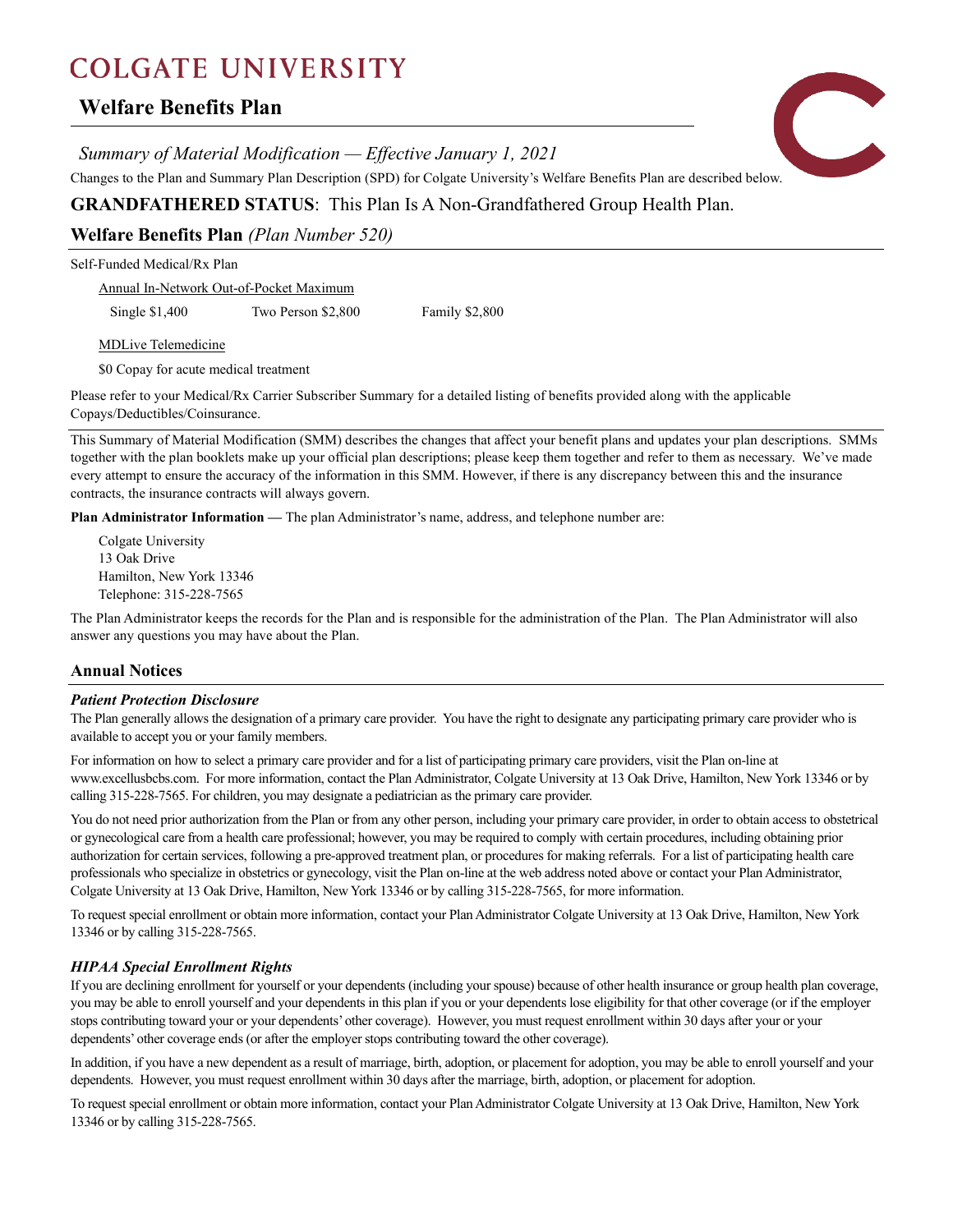# **COLGATE UNIVERSITY**

## *Women's Health and Cancer Rights Act Enrollment Notice*

If you have had or are going to have a mastectomy, you may be entitled to certain benefits under the Women's Health and Cancer Rights Act of 1998 (WHCRA). For individuals receiving mastectomy-related benefits, coverage will be provided in a manner determined in consultation with the attending physician and the patient, for:

- all stages of reconstruction of the breast on which the mastectomy was performed;
- surgery and reconstruction of the other breast to produce a symmetrical appearance;
- prostheses; and
- treatment of physical complications of the mastectomy, including lymphedema.

These benefits will be provided subject to the same deductibles and coinsurance applicable to other medical and surgical benefits provided under this plan. If you would like more information on WHCRA benefits, contact your Plan Administrator Colgate University at 13 Oak Drive, Hamilton, New York 13346 or by calling 315-228-7565.

# *Women's Health and Cancer Rights Act Annual Notice*

Do you know that your plan, as required by the Women's Health and Cancer Rights Act of 1998, provides benefits for mastectomy-related services including all stages of reconstruction and surgery to achieve symmetry between the breasts, prostheses, and complications resulting from a mastectomy, including lymphedema? For more information, contact your Plan Administrator Colgate University at 13 Oak Drive, Hamilton, New York 13346 or by calling 315-228-7565.